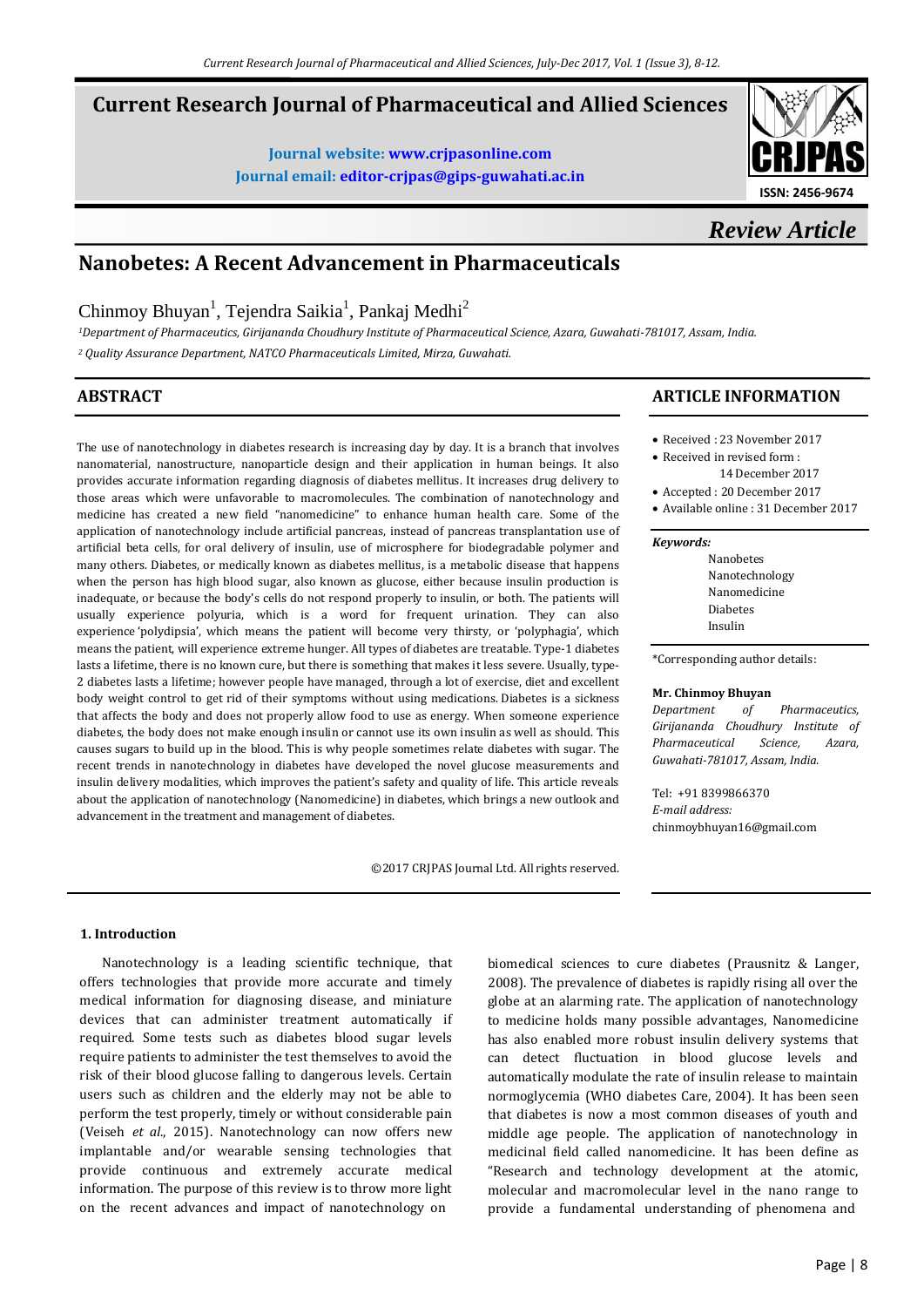material at the nanoscale and to create and use structures, devices and systems that have novel properties and functions because of their small and/or intermediate size" (Arya *et al*., 2008).

# **2. Diabetes**

 Diabetes, or medically known as [diabetes mellitus,](http://www.medicalnewstoday.com/info/diabetes/) is a metabolic disease that happens when the person has high blood sugar, also known as glucose, either because insulin production is inadequate, or because the body's cells do not respond properly to insulin, or both. The patients will usually experience polyuria, which is a word for frequent urination. They can also experience 'polydipsia', which means the patient will become very thirsty, or 'polyphagia', which means a patient, will experience extreme hunger. All types of diabetes are treatable (Kuzuya *et al*., 2002) .Type 1 diabetes lasts a lifetime, there is no known cure, but there is something that makes it less severe. Usually, type two diabetes lasts a lifetime; however people have managed, through a lot of exercise, diet and excellent body weight control to get rid of their symptoms without using medications. [Diabetes is a](http://www.cdc.gov/media/presskits/aahd/diabetes.pdf)  [sickness](http://www.cdc.gov/media/presskits/aahd/diabetes.pdf) that affects the body and does not properly allow food to use as energy (Arya *et al*., 2008).

## *2.1. Pre-diabetes*

 Before a person suffer from type-2 diabetes mellitus, they have pre-diabetes, blood glucose level is higher than the normal level but not high enough to be diagnosed as diabetes, this may be due to the fasting glucose tolerance. Type-1 diabetes is caused by combination of genetic susceptibility and environmental factors. In Type-2 diabetes pancreatic cell becoming resistant to the action of insulin, and pancreas is unable to make enough insulin to overcome this resistance (Anonymous, 2009). Gestational diabetes is when pregnant women, who have never had diabetes before, have a high blood glucose level during pregnancy and other forms of diabetes mellitus include congenital diabetes, which is due to genetic defects of insulin secretion, cystic fibrosis- related diabetes, steroid diabetes include by high dose of glucocorticoids and several forms of monogenic diabetes. Adequate treatment of diabetes is thus important, as well as blood pressure control and lifestyle factors such as smoking, alcohol and maintain a healthy body weight. Diabetes contributes to high blood pressure and linked with high cholesterol which significantly increases the risk of heart attacks and cardiovascular disease (Diabetes atlas, 2009).

# **3. Nanotechnology in diabetes (nanobetes)**

 Nanotechnology possesses rapid advances in the treatment and diagnosis of Diabetes. By diagnosis it can be achieved by following ways by microphysiometer and implant sensor, similarly in treatment by development of microsphere for oral insulin production, artificial a pancreas and Nanopump. Nanobot are nanotechnological device nanomachine, also known as nanite. This is a mechanical device whose dimension is measured in nanometer. Nanobetes can get energy by eating enough molecules in their environments so they can duplicate themselves. They are as little machine, tiny robots that scurry around and do things.

They are very small, in a category of microscopic level. 'Nanobots' names come from the word nanometer, the scale that nanobots are made, with the combination of robot. The term nanobots may also be occasionally used to describe a macro-robot that is able to interact at the Nanoscale, using incredibly tiny tools. There are four parts of nanobot. They are the micro-camera, the payload, the capacitor, and the swimming tail. If a person went to the doctor's office to get a treatment for repetitive fever, doctor would not give him a pill or a shot, instead he/she would provide to a particular, special medical team that applies a microscopic robot into his bloodstream. The robot searches for the cause of his fever, travels to the correct system and provides a dose of medication directly to the infected area (Mo *et al.,* 2014). There are three main choices scientists keep their attention on when they are looking at nanobots going through the body. They are navigation, power, and how the nanorobots move through blood vessels. Nanotechnologists (people who study the technology of nanobots) are looking at different selections for each of these choices, while each one has positive and negative aspects. The nanorobots also could emit the radioactive dye, making a pathway behind it as it moves through the body (Nimase *et al*., 2013). Other ways of locating the nanobot include using x-rays, radio waves, microwaves or heat. Right now, technology using these methods on these Nano-sized objects is limited, so it's much more likely that future systems will rely more on other ways Nanobots have especially changed cancer research and other serious diseases. It is thought that once the nanobot has been fully developed, the design may be changed to produce cancerkilling nanobots that swim through the bloodstream, identify a tumor, and remove it cell by cell with some type of laser or similar treatment until the entire cancerous growth has been removed, right down to the last molecule (Anonymous, 2008).

## *3.1. Microphysiometer (Figure 1)*

 They are multi walled carbon nanotubes, like flat sheets of carbon atoms stacked into very small tubes. They are used to detect and monitor the response of cell to variety of chemical substances such as ligand specific plasma membrane receptor. In presence of, glucose insulin molecules get oxidized leading to continuous electron transfer and thus microphysiometer (sensor) detects the insulin level. The current in the sensor is directly proportional to the insulin molecules produced by the cells and through this mechanism monitoring of insulin concentration can be done (Gordon *et al*., 2003; Mutharasi *et al*., 2017).

### *3.2 Implantable sensor (Smart tattoo)*

 It is used for measuring tissue glucose concentration. The implantable sensor is designed to give diabetes patients an alternative to finger-sticking of short term glucose sensors, as well as limit dangerous glucose level fluctuation known as glucose excursions. The first long term implantable CGM (Continuous glucose monitor) sensor wirelessly sends glucose data to the smart transmitter worn on the upper arm above where the sensor is implanted. In turn the smart transmitter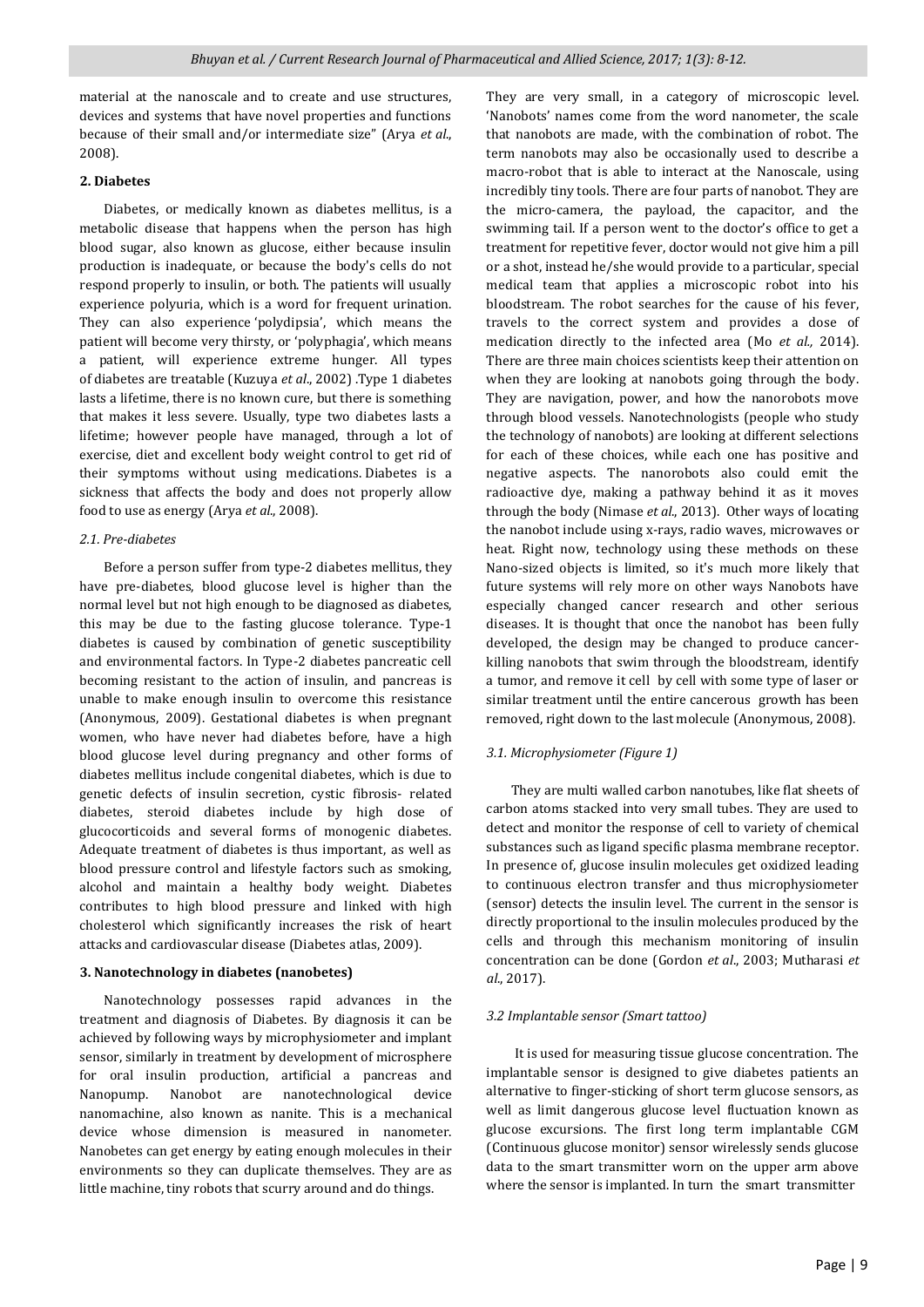

calculates the current glucose value along with the direction it's headed, how fast, and whether glucose values are expected to exceeds pre-set low and high targets (Figure 2) (Harsoliya *et al.,* 2012; Mutharasi *et al*., 2017).

## *3.3. Microsphere for oral insulin*

 It helps in protecting the gastric enzyme and proteolytic degradation in stomach and upper part of GI tract. It acts as encapsulating membrane against degradation within its matrix and permeation enhancer.

# *3.4. Nanopump*

 Nanopump are used to inject the insulin to the patient's body in a constant rate, balancing the amount of sugar and also the pump can administer small drug dosages over long period of time. The nanopump relies on microfluidic microelectro-mechanical system *(or MEMS)* technology and can be mounted on a disposable skin patch to provide a continuous insulin infusion throughout the day (Hanazaki *et al.,* 2001). This insulin pump therapy also known as continuous subcutaneous insulin infusion *(or CSII)* injects the insulin into the tissue directly under the skin where it is then distributed throughout the body. Besides the lack of needles the other advantage to this continuous delivery of insulin is that it better mimics the pancreas natural secretion (Woldu *et al.,* 2014; Anonymous, 2008b)

## *3.5. Nanopore immunoisolation devices*

 The pore in nanopores allow oxygen, glucose and insulin to pass through but are sufficiently but are sufficiently small to impede the passage of larger molecules that trigger an immune response, thus rendering the device rejection free animal models.



#### **4. Artificial Pancreas**

 The artificial pancreas (Figure 3) device system is a system of devices that closely mimics the glucose regulating function of a healthy pancreas. Most artificial pancreas device systems consist of three types of devices already familiar to many people with diabetes: a continuous glucose monitoring system (CGM) and an insulin infusion pump. A blood glucose device (such as glucose meter) is used to calibrate the CGM (Arya *et al.,* 2008). A computer controlled algorithm connects the CGM and insulin infusion pump to allow continuous communication between the two devices. Sometimes an artificial pancreas device system is referred to as "closed loop" system, or an "autonomous system for glycemic control." An artificial pancreas device system will not only monitors glucose levels in the body but also automatically adjusts the delivery of insulin to reduce high blood glucose levels and minimize the incidence of low blood glucose with little or no input for from the patient (Anonymous, 2008).



**Figure 3**. Artificial Pancreas (Available at: <http://www.fda.gov/medical> devices/products and medical procedure/artificial pancreas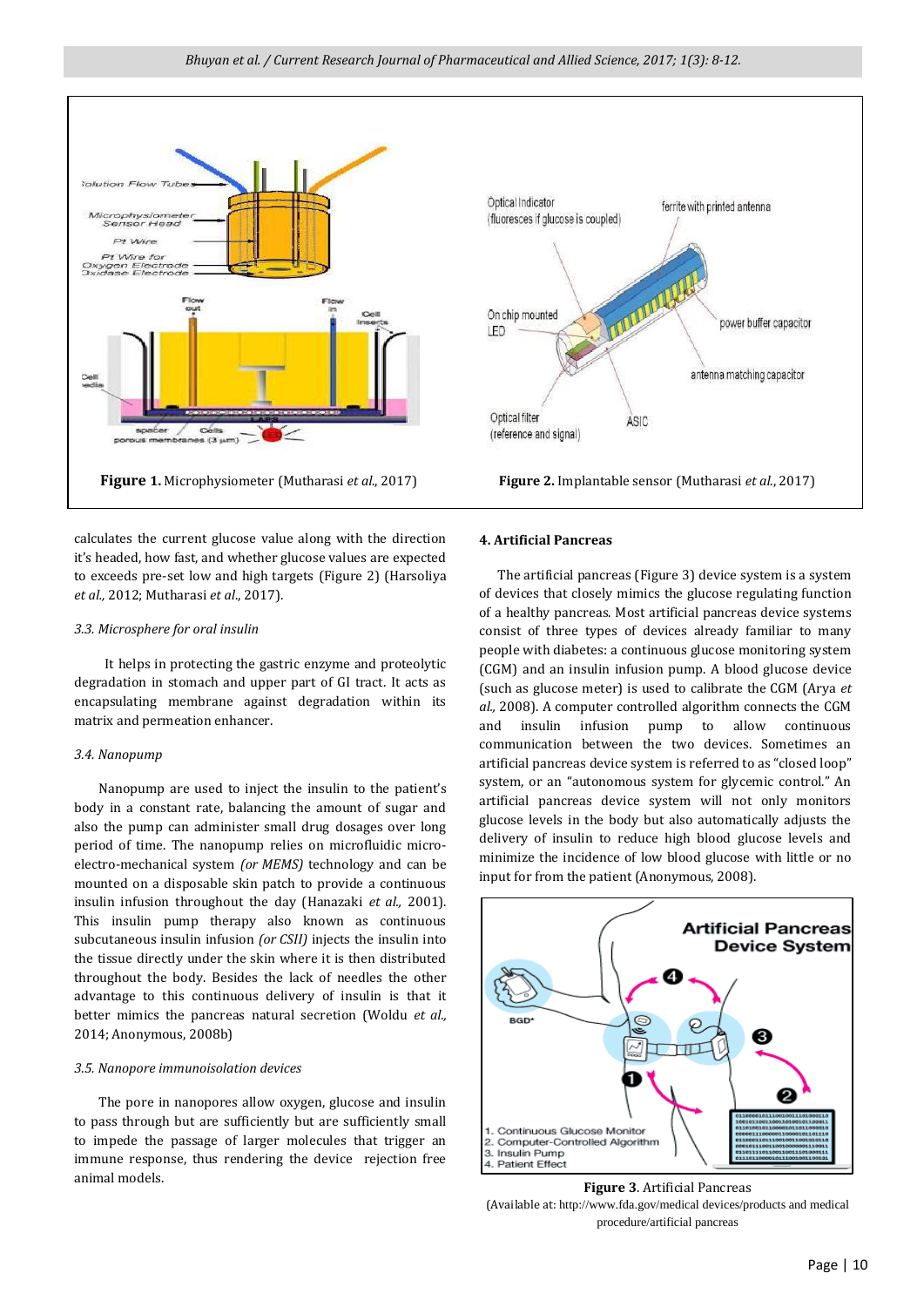## *4.1. Continuous glucose monitor (CGM)*

 A CGM provides a steady stream of information that reflects the patient's blood glucose levels. A sensor placed under the patient's skin (subcutaneously) measures the glucose in the fluid around the cells (interstitial fluid) which is associated with blood glucose levels. A small transmitter sends information to a receiver. A CGM continuously displays both an estimate of blood glucose levels and their direction and rate of change of these estimates reduce. Studies have shown that CGM systems may help to reduce person hypoglycemia. CGM provides real-time, dynamic glucose information every five minutes- up to 288 readings in a 24 hour period. CGM system usually consists of a glucose sensor, a transmitter, and a small external monitor to view the glucose levels (Subramani et al., 2012). A blood glucose meter only provides a brief snapshot of person glucose levels at a single moment in time. CGM provides:

- Direction of person glucose levels are going
- Early notification of oncoming lows and highs
- Alerts for lows or highs while person are sleeping or anytime.
- Insights into how food, physical activity, medication, and illness impact of person diabetes.

#### *4.2. Blood glucose device (BGD)*

 Currently, to get the most accurate estimates of blood glucose possible from a CGM, the patient needs to periodically calibrate the CGM using a blood glucose measurement from a BGD; therefore, the BGD still plays a critical role in the proper management of patients with an APDS. However, over time, we anticipate that improved CGM performance may do away with the need for periodic blood glucose checks with a BGD.

#### *4.3. Control algorithm*

 A control algorithm is software embedded in an external processor (controller) that receives information from the CGM and performs a series of mathematical calculations. Based on these calculations, the controller sends dosing instructions to the infusion pump (Krauland *et al*., 2004). The control algorithm can be run on any number of devices including an insulin pump, computer or cellular phone. The FDA does not require the control algorithm to reside on the insulin pump.

## *4.4. Insulin pump*

 Based on the instructions sent by the controller, an infusion pump adjusts the insulin delivery to the tissue under the skin.

#### *4.5. The patient*

 The patient is an important part of Artificial Pancreas Delivery System. The concentration of glucose circulating in the patient's blood is constantly changing. It is affected by the patient's diet, activity level, and how his or her body metabolizes insulin and other substances (Smyth *et al.,* 2006).

#### **5. Polymeric nanoparticles**

 Polymeric nanoparticles have been used as carriers of insulin. These are biodegradable polymers, with the polymer

insulin matrix enclosed by the nanoporous membrane containing grafted glucose oxidase. A rise in blood glucose level triggers a change in the surrounding nanoporous membrane, resulting in biodegradation and subsequently releases insulin (Ramadas *et al.,* 2000). The glucose/glucose oxidase reaction causes a reducing the pH in the delivery system's. This can cause an increase in the swelling of the polymer system, leading to an increased release of insulin. The polymer systems examined for such applications include copolymers such as N, N-dimethylaminoethyl methacrylate and polyacrylamide

# **6. Oral insulin by using polysaccharides and polymeric nanoparticles**

 Polysaccharides are natural biodegradable hydrophilic polymers, which exhibit enzymatic degradation behavior and good biocompatibility. The development of improved oral insulin administration is very essential for the treatment of diabetes mellitus to overcome the problem of daily subcutaneous injections. Insulin, when administered orally, undergoes degradation in the stomach due to gastric enzymes. Therefore, insulin should be enveloped in a matrix like system to protect it from gastric enzymes. This can be achieved by encapsulating the insulin molecules in polymeric nanoparticles (Robert *et al*., 2005). In one such study, calcium phosphate–poly (ethylene glycol)–insulin combination was combined with casein (a milk protein). The casein coating protects the insulin from the gastric enzymes. Due to casein's mucoadhesive property, the formulation remained concentrated in the small intestine.

#### **7. Insulin delivery through inhalable nanoparticles**

 Inhalable, polymeric nanoparticle-based drug delivery systems have been tried earlier for the treatment of tuberculosis. Such approaches can be directed toward insulin delivery through inhalable nanoparticles. Insulin molecules can be encapsulated within the nanoparticles and can be administered into the lungs by inhaling the dry powder formulation of insulin. The nanoparticles should be small enough to avoid clogging up the lungs but large enough to avoid 414 being exhaled. Such a method of administration allows the direct delivery of insulin molecules to the bloodstream without undergoing degradation (Figure 4) (Smyth *et al*., 2006; Di *et al*., 2014).



**Figure 4**. Insulin delivery system (Di *et al*., 2014)